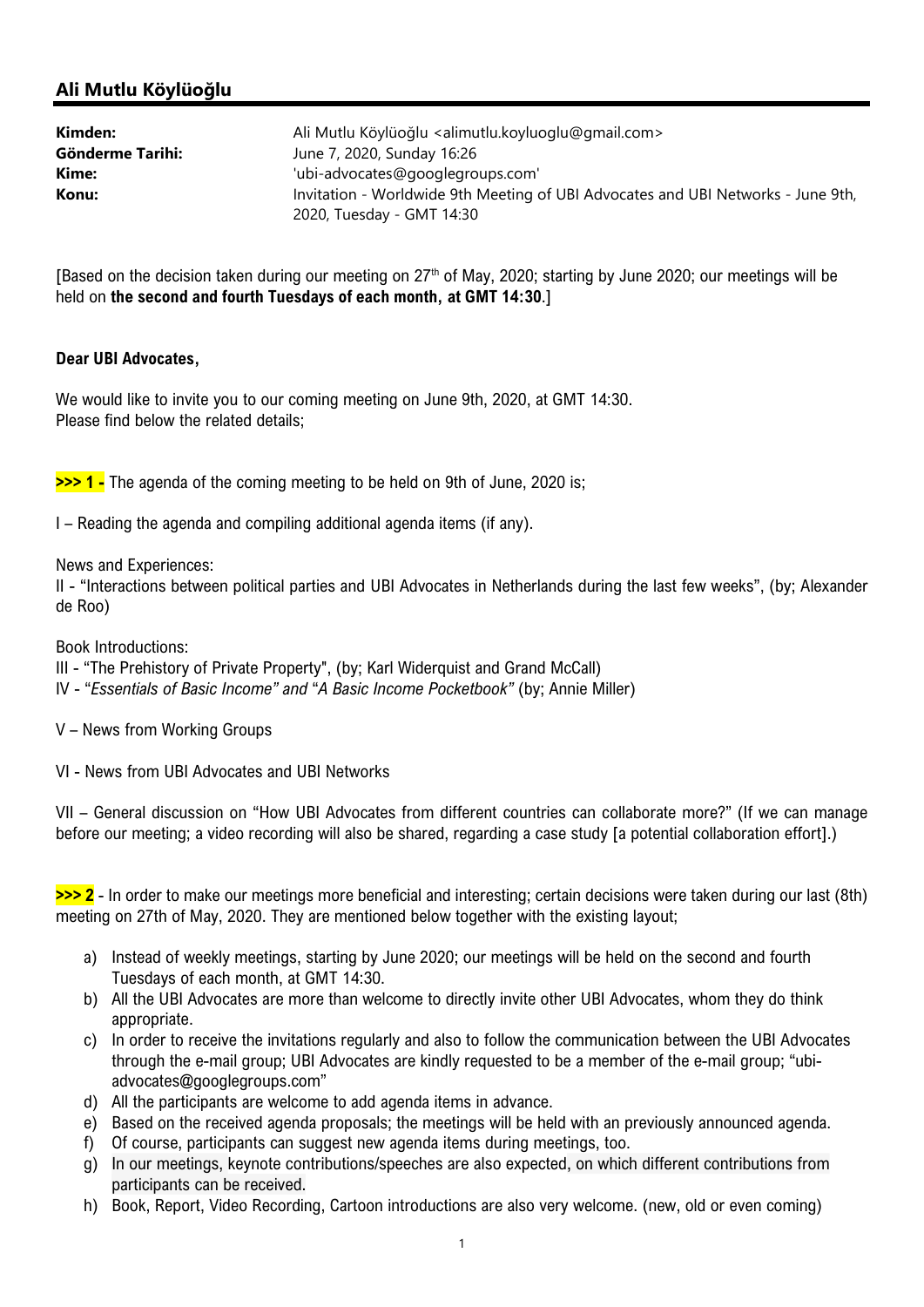- i) Working Groups are expected to share news from their activities.
- j) UBI Advocates are welcome to tell about UBI Advocacy related news, experiences, proposals, etc.
- k) The establishment of new Working Groups is strongly recommended and supported.
- l) Q&A sessions will be held after the agenda items.
- m) The meetings are open to any activity, proposal, etc. within the framework of our target; to introduce additional opportunities for communication, interaction and collaboration of UBI Advocates from different corners of the World.

>>> 3 - The youtube links of the video recordings of our 7th and 8th meetings (May 19th and 27th, 2020, respectively) are available at the below given two links;

7th Meeting : https://youtu.be/jRVhNnjV7sM

8th Meeting : https://youtu.be/\_4icopXv6LM

>>> 4 - List of the coming meetings in 2020 (together with their timings, Zoom links and passwords) are all given at the end of this message.

>>> 5 - The corresponding Zoom link and password of the coming Zoom meeting on 9th of June, 2020 is given below;

Topic: Worldwide 9th Meeting of UBI Advocates and UBI Networks - June 9th, 2020, Tuesday - GMT 14:30 Time: Jun 9, 2020 GMT 14:30 Join Zoom Meeting https://us02web.zoom.us/j/83264895969?pwd=NjM2d3Jta1lyTUZ4U05RcUJrV25kZz09 Meeting ID: 832 6489 5969 Password: **UBI4H** 

>>> 6 - IMPORTANT: The timing of our Zoom meetings are all announced as GMT (Greenwich Mean Time), not BST (British Summer Time).

>>> 7 - As agreed during the first meeting; all the meetings are being RECORDED and shared through youtube, especially for other UBI Advocates, who were not able to participate.

Looking forward to see you and hear your contributions, Best wishes and regards,

Ali Mutlu Köylüoğlu CITIZEN'S BASIC INCOME Research Development Culture and Dissemination Society alimutlu.koyluoglu@gmail.com +90-532-314 95 20

>>> List of the coming meetings in 2020 : (together with their timings, Zoom links and passwords)

Topic: Worldwide 9th Meeting of UBI Advocates and UBI Networks - June 9th, 2020, Tuesday - GMT 14:30 Time: Jun 9, 2020 GMT 14:30 Join Zoom Meeting https://us02web.zoom.us/j/83264895969?pwd=NjM2d3Jta1lyTUZ4U05RcUJrV25kZz09 Meeting ID: 832 6489 5969 Password: UBI4H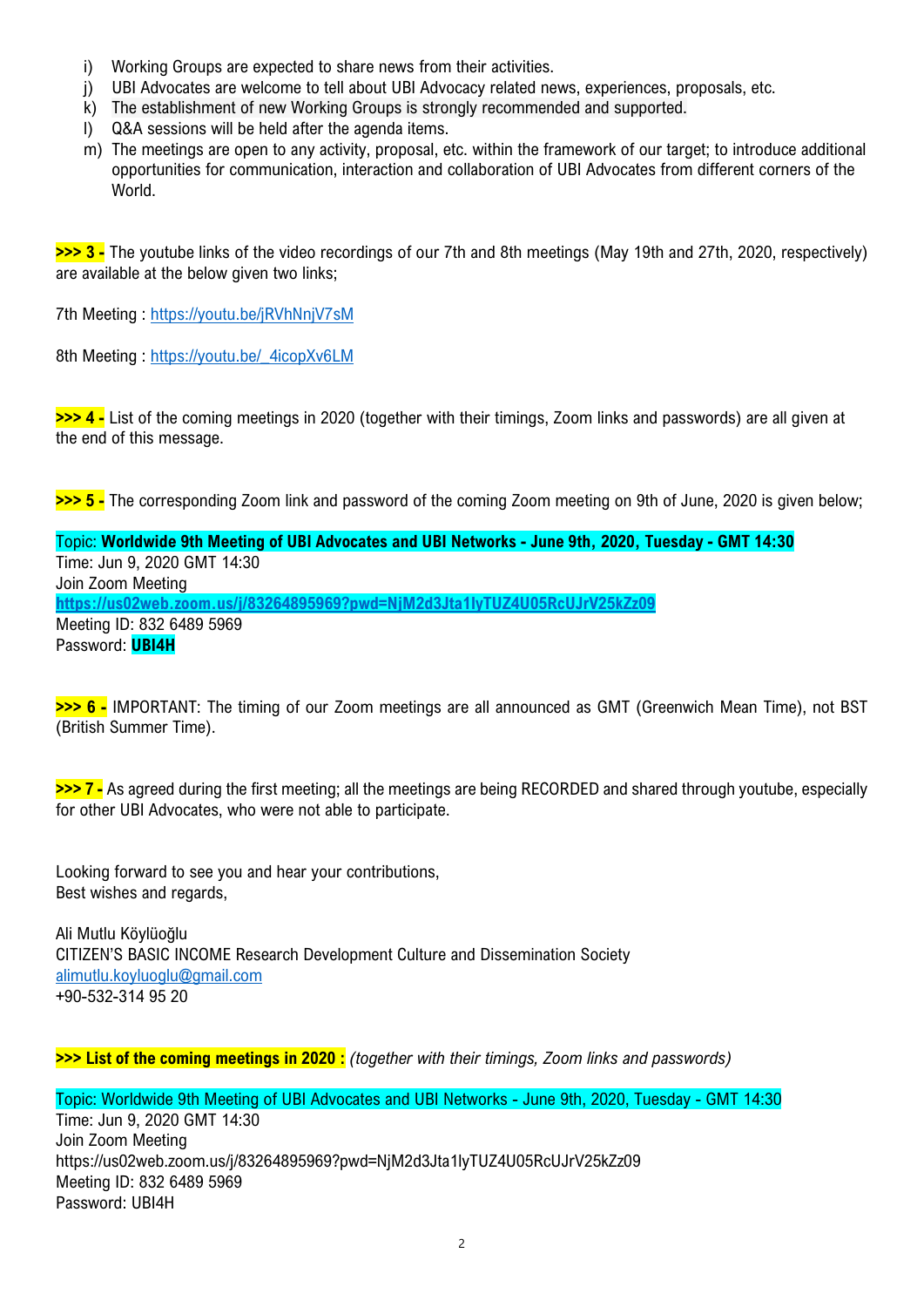## Topic: Worldwide 10th Meeting of UBI Advocates and UBI Networks - June 23rd, 2020, Tuesday - GMT 14:30

Time: Jun 23, 2020 GMT 14:30 Join Zoom Meeting https://us02web.zoom.us/j/81802618775?pwd=WUI4amtZazRISmFlaFRsYVhQalZyQT09 Meeting ID: 818 0261 8775 Password: UBI4H

## Topic: Worldwide 11th Meeting of UBI Advocates and UBI Networks - July 14th, 2020, Tuesday - GMT 14:30

Time: Jul 14, 2020 GMT 14:30 Join Zoom Meeting https://us02web.zoom.us/j/85056618289?pwd=RzIvSXc0T09GTE9BRnFMY0pIcCs4Zz09 Meeting ID: 850 5661 8289 Password: UBI4H

### Topic: Worldwide 12th Meeting of UBI Advocates and UBI Networks - July 28th, 2020, Tuesday - GMT 14:30

Time: Jul 28, 2020 GMT 14:30 Join Zoom Meeting https://us02web.zoom.us/j/85254124230?pwd=QVdoSnVJZGh2U1JjSXB6TU5ocW9IZz09 Meeting ID: 852 5412 4230 Password: UBI4H

Topic: Worldwide 13th Meeting of UBI Advocates and UBI Networks - August 11th, 2020, Tuesday - GMT 14:30

Time: Aug 11, 2020 GMT 14:30 Join Zoom Meeting https://us02web.zoom.us/j/84918960366?pwd=MWhvY0xyU2JHSElCcjhqMm9pbTl6UT09 Meeting ID: 849 1896 0366 Password: UBI4H

## Topic: Worldwide 14th Meeting of UBI Advocates and UBI Networks - August 25th, 2020, Tuesday - GMT 14:30 Time: Aug 25, 2020 GMT 14:30 Join Zoom Meeting https://us02web.zoom.us/i/84681055357?pwd=QmxJN01UM2c0VGJGTWpEU3lQa2dvZz09

Meeting ID: 846 8105 5357 Password: UBI4H

### Topic: Worldwide 15th Meeting of UBI Advocates and UBI Networks - September 8th, 2020, Tuesday - GMT 14:30

Time: Sep 8, 2020 GMT 14:30 Join Zoom Meeting https://us02web.zoom.us/j/85784609488?pwd=REtrS3lFRWxHVHBTY2RlRzlJSWdvdz09 Meeting ID: 857 8460 9488 Password: UBI4H

# Topic: Worldwide 16th Meeting of UBI Advocates and UBI Networks - September 22nd, 2020, Tuesday - GMT 14:30

Time: Sep 22, 2020 GMT 14:30 Join Zoom Meeting https://us02web.zoom.us/j/86208766540?pwd=NENWQTdpQ0M1dTNhRjAwMmZ4cWdBZz09 Meeting ID: 862 0876 6540 Password: UBI4H

Topic: Worldwide 17th Meeting of UBI Advocates and UBI Networks - October 13th, 2020, Tuesday - GMT 14:30 Time: Oct 13, 2020 GMT 14:30 Join Zoom Meeting https://us02web.zoom.us/j/87324175609?pwd=Z2JKZ01uek40QjFDL1lOMXEwcUZ1UT09 Meeting ID: 873 2417 5609 Password: UBI4H